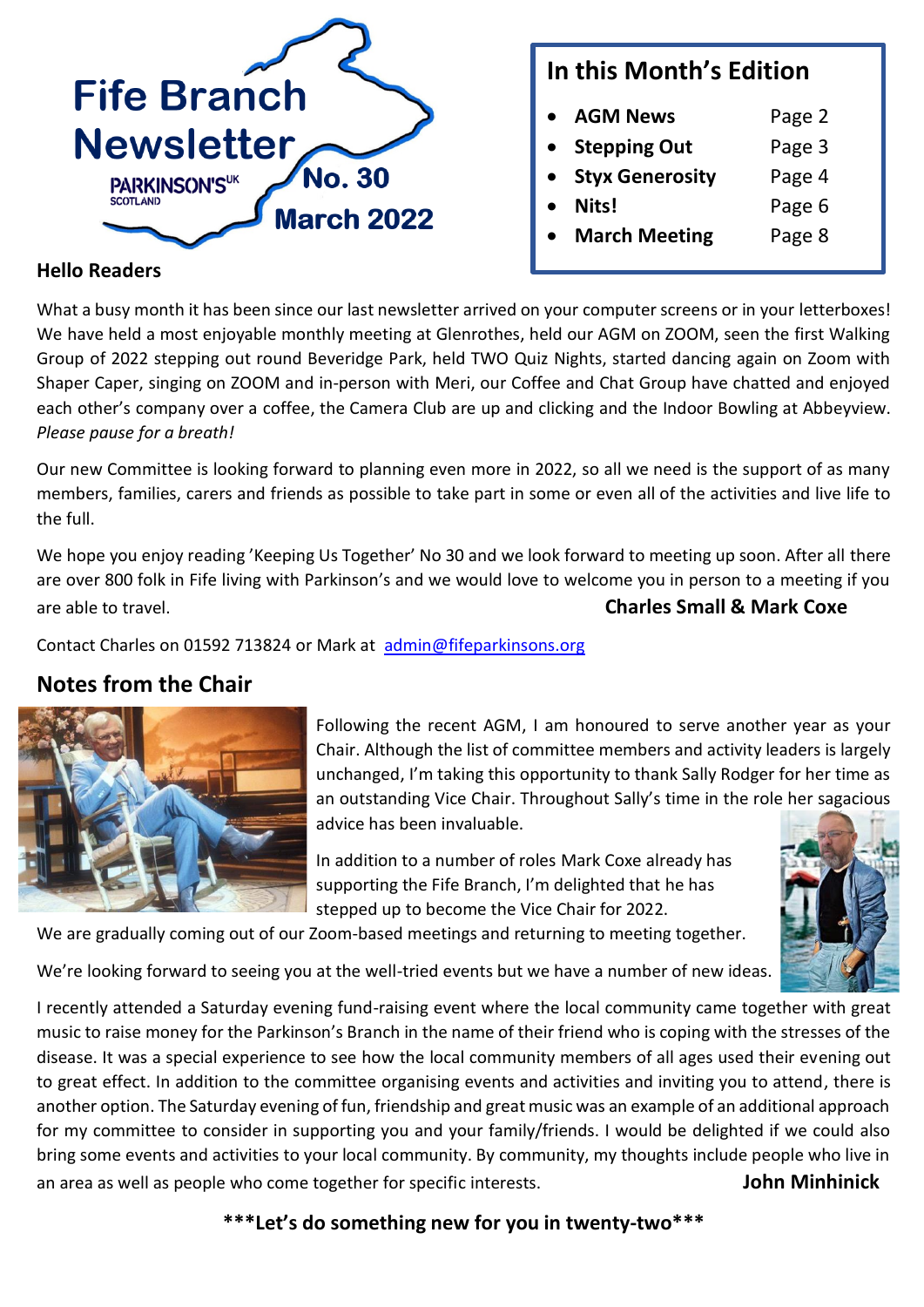#### **NEWS FROM OUR 2022 AGM**

This year our AGM was held on ZOOM on Thursday 24<sup>th</sup> February at 7pm. It was good that nearly thirty members were able to attend the meeting which turned out to be a very interesting evening.

Chair John welcomed everyone to the meeting before the apologies were read out. John introduced our customary Minute's Silence in memory of all our members who had 'gone on to higher service' throughout the past year.

The minutes of our last AGM held on the 22<sup>nd</sup> of January 2020, were approved and seconded before John commented on his Chair's Report which had been previously circulated. The greatest event which not only affected our branch but in fact the world was the arrival of Covid 19. Our lives were about to change forever.

The challenge facing John and his committee was how to support our members, families, carers, Parkinson's staff, NHS staff throughout the pandemic especially when face-to-face meetings were ordered to stop. John outlined the plan he had put in place. I do not think anyone will ever appreciate just how much thought and work went into bringing the plan into practice.

John introduced us to Zoom and began to set up a programme covering a range of topics which helped members to keep in touch, to exercise, to challenge and to have fun – in fact something for every day of the week. To date there have been over 500 hours of Zoom meetings. John was also concerned about those members who either could not or did not wish to use technology to keep together and so in collaboration with Charles and Mark, started our 'Keeping Us Together' Newsletter which was emailed or posted out to members approximately every three weeks, rather than every two months!

John also spoke of Fife's involvement with the Dundee Research Interest Group (DRIG), The NHS Nursing Staff and Consultants, Parkinson's UK Scotland Staff, The Circle of Comfort and The Thistle Foundation and our own YP Group.

John spoke about our Branch Monthly Meetings now held at the Bridge Centre, Glenrothes. He hoped that many more members will get back into the habit of coming along on the second Thursday of the month. He also spoke about our YP group and ended his report by expressing his sincere appreciation and thanks to his committee members and especially to several long serving members who were stepping down. The Chair's Report was adopted.

Matthew and Alex then spoke about sections of the financial paper explaining the rather unusual figures caused by the pandemic we had been facing.

Alice Hall took the chair for the election of our four main office Bearers.

For Year 2022 The following appointments were made:

**Chair** - John Minhinick **Vice-Chair** - Mark Coxe **Secretary -** Briar Richardson **Treasurer** - Alex Rodger

The following members were appointed as a block

| <b>Membership</b><br><b>Secretary</b>  | <b>Briar</b><br>Richardson          | <b>Minutes</b><br><b>Secretary</b> | Roma<br>Jefferson    | <b>Assistant</b><br><b>Treasurer</b> | Matthew<br>Dodd        | <b>Indoor</b><br><b>Bowls</b>     | Diane<br>Dunbar     |
|----------------------------------------|-------------------------------------|------------------------------------|----------------------|--------------------------------------|------------------------|-----------------------------------|---------------------|
| <b>Newsletter</b>                      | <b>Charles Small</b><br>& Mark Coxe | <b>YP Group</b><br>Leader          | David<br><b>Rigg</b> | <b>Catering</b>                      | Sally<br>Rodger        | Ten-pin<br><b>Bowling</b>         | Roma<br>Jefferson   |
| <b>Camera Club</b>                     | <b>Bob Copeland</b>                 | Coffee &<br><b>Chat Group</b>      | Frances<br>Copeland  | <b>Walking</b><br>Group              | <b>Bob</b><br>Copeland | <b>Care for</b><br><b>Members</b> | Catherine<br>Wilson |
| <b>Quality of</b><br><b>Life Group</b> | <b>Bob Graham</b>                   | <b>Transport</b>                   | Vacancy              | Programme/<br><b>Social Team</b>     | Vacancy                |                                   |                     |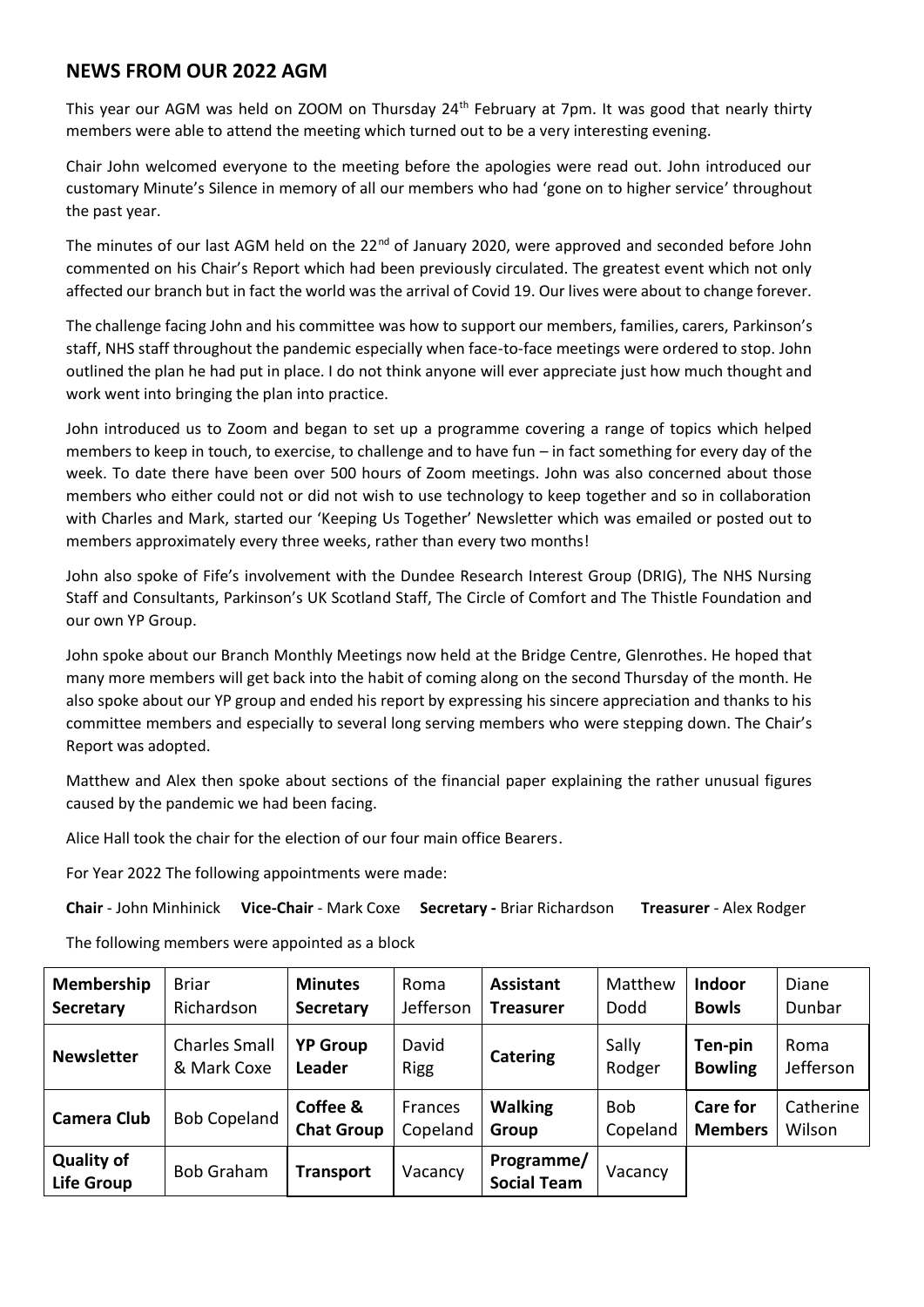As there was no other business, John thanked Alice for carrying out her duties so efficiently before introducing Mary Ellmers who had been good enough to step in for Tanith Muller who had been called away suddenly.

Mary gave us a most interesting talk about aspects of her role in Parkinson's UK Scotland from her position as Service Improvement Manager. Read about Mary's involvement with the Parkinson's community in our April edition.

### **Forward March! Welcome Signs of Spring!**



Hello everyone,

Who would have thought that with such a cold, windy and snowy day on Thursday, 24<sup>th</sup> February, we would be blessed with a lovely, sunny morning for our walk in Beveridge Park, Kirkcaldy the following day! But that's exactly what happened. You would think that living in Scotland, we would be familiar with weather that can change in the blink of an eye, but it continues to be a surprise!



A group of walkers got together for our first walk of the season on Friday 25<sup>th</sup> February to enjoy the early signs of Spring in the park and to share a bite

of lunch in the restaurant Of Kirkcaldy Golf Club. Our next walk takes Place on Friday 11<sup>th</sup> March at Riverside Park in Glenrothes.



The walks programme for this year is opposite for your information and we would be delighted to welcome new members along to join us. If you would like further information, please get in touch.

### **Elizabeth Tait**

#### **WALKING GROUP PROGRAMME DATES 2022**

|                          | <b>Date</b>               | <b>Destination</b>            |  |  |  |
|--------------------------|---------------------------|-------------------------------|--|--|--|
| 1                        | 25 <sup>th</sup> February | Beveridge Park, Kirkcaldy     |  |  |  |
| 2                        | 11 <sup>th</sup> March    | Riverside Park, Glenrothes    |  |  |  |
| 3                        | 25 <sup>th</sup> March    | Townhill Loch, Dunfermline    |  |  |  |
| 4                        | 8 <sup>th</sup> April     | Daffodil Walk, Aberdour       |  |  |  |
| 5                        | 22 <sup>nd</sup> April    | Lochore Meadows               |  |  |  |
| 6                        | 6 May                     | Ravenscraig Park to Dysart    |  |  |  |
| 7                        | 20 May                    | Limekilns to Charleston       |  |  |  |
| 8                        | 3 June                    | <b>Falkland to Pillars of</b> |  |  |  |
|                          |                           | <b>Hercules</b>               |  |  |  |
| 9                        | 17 June                   | <b>Burntisland</b>            |  |  |  |
| 10                       | 8 <sup>th</sup> July      | PICNIC, Silver Sands,         |  |  |  |
|                          |                           | Aberdour                      |  |  |  |
| <b>AUGUST - NO WALKS</b> |                           |                               |  |  |  |
| 11                       | 2 September               | Maze at Cairnie Fruit Farm    |  |  |  |
| 12                       | 16                        | <b>POSSIBLE OUTING</b>        |  |  |  |
|                          | September                 | Stanley Mills & the           |  |  |  |
|                          |                           | Hermitage, Dunkeld            |  |  |  |
| 13                       | 7 October                 | Kellie Castle & St Andrews    |  |  |  |
|                          |                           | <b>Cheese Factory</b>         |  |  |  |
| 14                       | 21 October                | Squirrel Walk, Devilla        |  |  |  |
|                          |                           | Forrest                       |  |  |  |
| 15                       | 4 November                | Leven to Blacketyside         |  |  |  |
| 16                       | 18 November               | Culross                       |  |  |  |
| 17                       | 2 December                | Pittencrieff Park,            |  |  |  |
|                          |                           | Dunfermline                   |  |  |  |

# **PARKINSON'S UK HELPLINE 0808 800 0303**

*Parkinson's UK is the operating name of the Parkinson's disease Society of the United Kingdom. A company limited by guarantee. Registered in England and Wales (00948776). Registered office: 215 Vauxhall Bridge Road, London SW1V 1EJ. A charity registered in England and Wales (258197) and in Scotland (SCO 37554).*

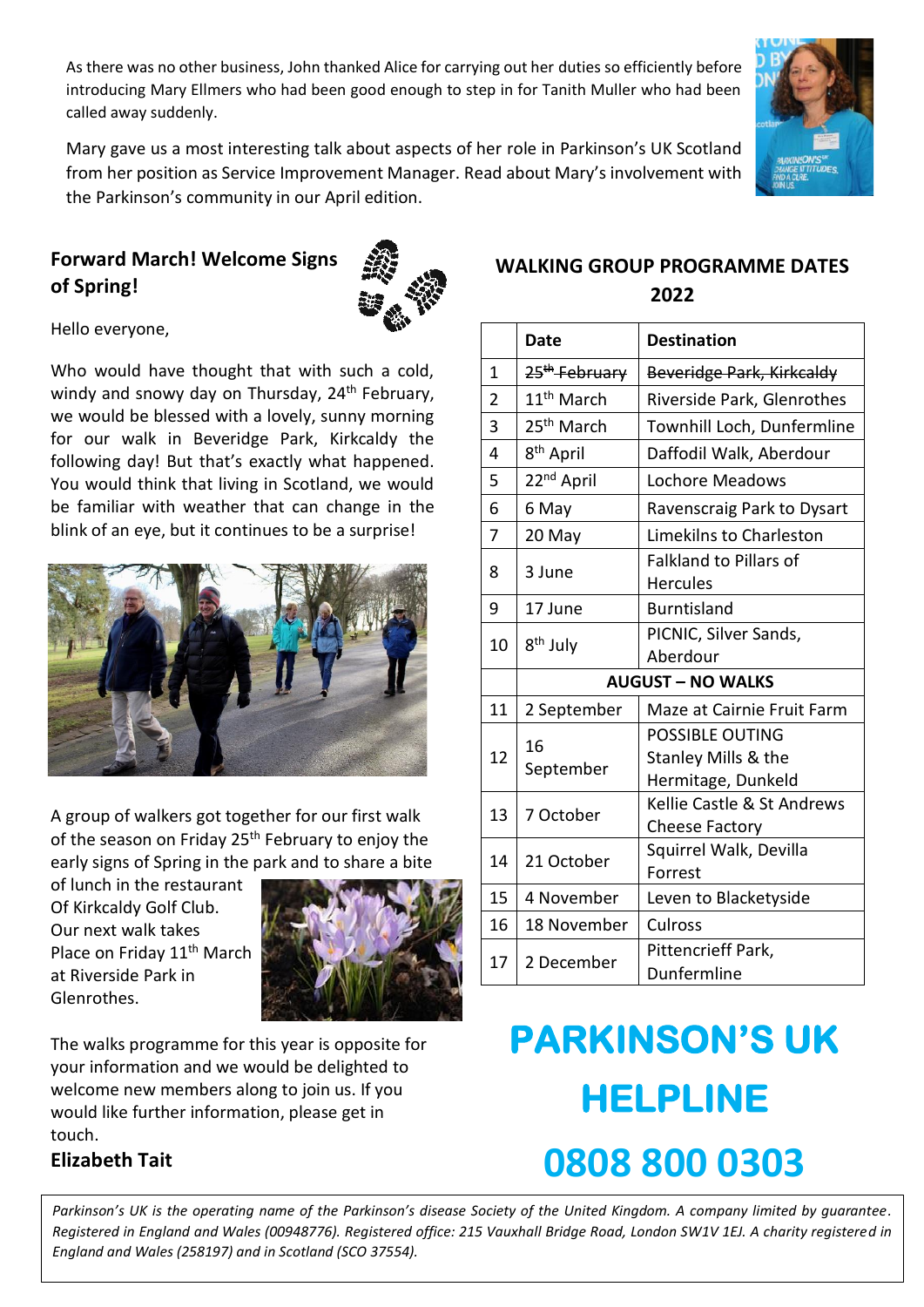

### **Styx, Kirkcaldy Does It Again**

### **. . . . For Parkinson's UK Fife Branch!**

Long before CovId 19, Kieron Murdoch and Mike Keddie, the owners of Styx, Kirkcaldy, had offered to hold another fund raising



follow up Race Night for Parkinson's UK Fife Branch. Those of us who attended the last race Night thoroughly enjoyed the experience and were looking forward to RACE Night 2.

However, Covid 19, put an end to the plans and the Race Night had to be cancelled.

But Kieron and Mike did not want to let our Branch members down and decided to something different to raise some funds. They got together with John and Jackie Ramsay and Ian Lally,





of Ian Lally 365 Plumbing and Heating, With the help of friends, customers and families the group planned a Charity Golf Day and a Thunderball Raffle.

And how delighted Fife Branch members should be! At our monthly meeting in Glenrothes on Friday the

tenth of February, John and Jackie handed over a cheque for **£1480.00** to our Chair, Mr John Minhinick. A huge thanks to everyone involved in

this tremendous venture especially during the hard times we have all been going through.



**It's great to have such** 

**generous friends in the community.**

Please note that the views expressed in the newsletter are those of the contributors and editors and do not necessarily represent those of Parkinson's UK.

## **UK PARKINSON'S AUDIT NOW OPEN**

### **PARKINSON'SUK**

#### **UK Parkinson's Audit - Transforming Care**

The UK Parkinson's Audit is the recognised quality improvement tool for Parkinson's services. It allows measurement of practice against evidence-based standards and patient feedback in a continuous cycle of improvement.

Every two years Parkinson's UK conducts the audit of services who treat People with Parkinson's.

The more information that they collect means that services in the future can be better tailored to the needs of those with the condition.

Here's your chance to help! **If you have an appointment at a clinic or with a practitioner, ask them to take part in the audit.** Registration is easy, all they have to do is look up Parkinson's Audit  $-$ Transforming Care 2022 on the internet.

The registration period ends on the **31st March**, so don't delay!

#### **DONATIONS TO OUR BRANCH - Alex Rodger**

Our Fife Branch of Parkinson's UK is always very grateful to receive donations from members, their families and friends and from individuals and groups who wish to raise money for a local charity. We are aware that these donations are given after times of celebration and enjoyment but that sometimes they are gifted after times of sadness.

Thanks to the latest donors.

**Mrs D Penman, Styx & Ian Lally**

### **Mrs K Bishop**

If you or someone you know is thinking about fundraising, remember that our Fife Branch has its own

obrigado<sup>.</sup>

peokkiir odorin diacias raibh maith anat

'Just Giving' page, where you can increase your donation with Gift Aid. You can find the link on our website, **fifeparkinsons.org**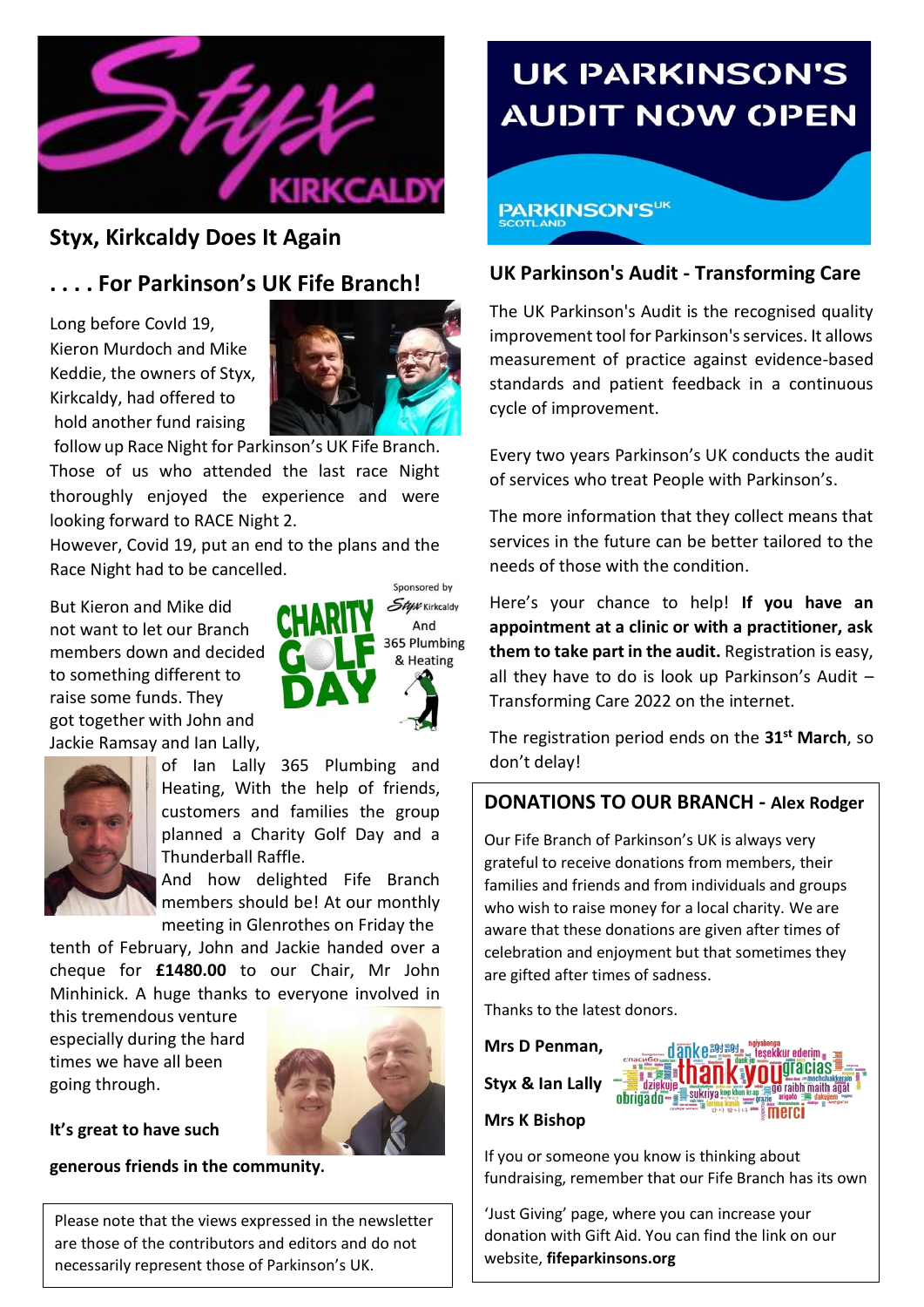Our thanks go to Diane Dunbar this month for sharing her delicious Swiss Steak Recipe with us. Perhaps you have a favourite recipe you would like to see in our 'Keeping Us Together', newsletter Please send it to us and we will try to publish as many as we can.

#### **Swiss Steak**

- Serves 4



#### **Ingredients**

4 slices of topside of beef weighing about 6 oz / 175g

2 oz / 50g flour 8 oz / 225g can of tomatoes

2 sticks of celery chopped 2 onions finely sliced

2 tsp of Worcester sauce

Quarter pin /150ml red wine

Quarter pint/150g water

Salt and pepper Vegetable oil

#### **Method**

Cut the beef into 8 pieces

Coat and press the flour into the beef

Fry the meat quickly in a frying pan - brown on all sides

Transfer into a casserole dish

Add the onion and celery to the oil remaining in frying pan

Fry the onions and celery until they are pale and golden brown and transfer to the casserole

Add the tomatoes, Worcester sauce, wine, and water

Season with salt and pepper.

Cover the casserole dish and cook in moderate oven (350 – 375F Fan Assisted 160 or Gas Mark 4-5)

for 2 hours or until the meat is tender.

This is a great recipe if you have a slow cooker.

Cook for approximately 5 hours until the meat is tender but see your slow cooker's Instruction Book for cooking times

Regards Diane.

#### **Diane Dunbar**

**Our thanks go to Mr Kenn McLeod who is a member of the Writing Group which meets in The Buckhaven Community Centre.** 

**He has allowed us to publish his poem 'A Braw Escape' in our newsletter. Great memories but this comes with a health warning! Can cause some itching.'**

### **A BRAW ESCAPE**

Ah've no' been at the skail the day An' though Ah'm no' let oot tae play An' kept inside the hoose - but hey, Ah'm chuffed tae bits! Nae skail fur me the morn tae - Fur Ah've got nits!



 Nae coontin' up nor writin' doon, Nae readin' till ma heid birls roond, Nae reels wi' lassies, haud me doon, They're aye the pits. Nae shiverin' in the cauld playgroond When you've got nits!

Ah dinnae mind them in ma hair - The beasties aye maun bide somewhere - Ah'll keep them a' fur evermair If that's the wey. Let ithers come, Ah dinnae care As lang's they stey.

But somethin' Ah'll no' like at a': "Ah'll need tae shave yer heid," says Maw. Ma bonce'll be like a billiard ba', Och, whit a wumman. "It's Baldie Bob!" the boys wull craw When they see me comin'.

But it's no' sae bad this bein' bald: Wi' ony luck Ah'll catch a cauld. Enough gunge frae ma guts Ah'll haul Tae fill a pail.

Then tae ma cosy bed Ah'll crawl - An' nae mair skail!

### *Kenn McLeod*

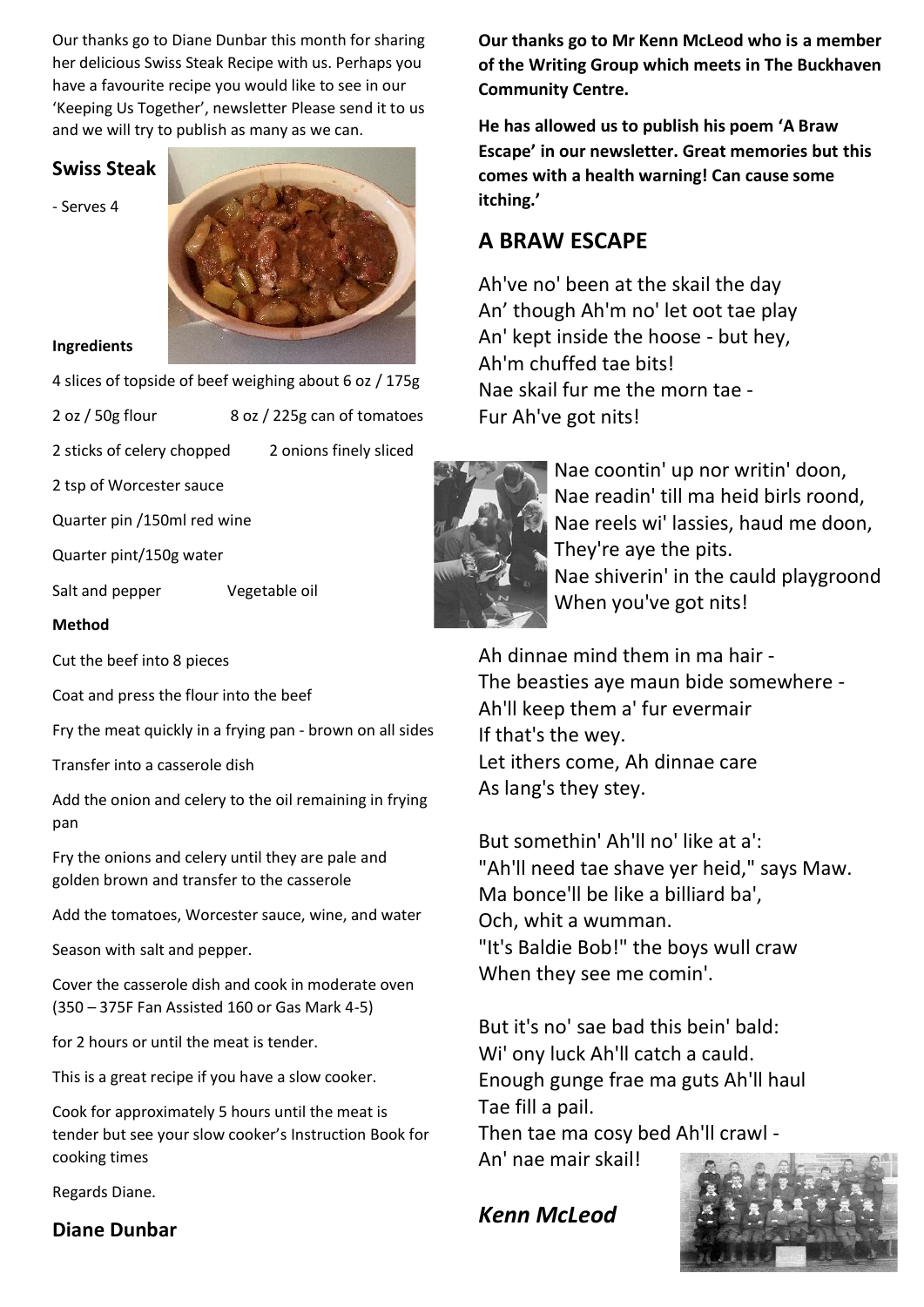#### **MEETINGS FOR March**

#### **Joining codes and Passwords can be found in the Branch Schedule email.**

**Branch Zoom Get Together** Mon. 11am March 7, 14, 21 & 28<sup>th</sup>

**Zoom Camera Club** Wed. 10.00am March 16<sup>th</sup> & 30<sup>th</sup>.

**Zoom Quiz Evening** Wed. 7.30pm March 16<sup>th</sup> & 30<sup>th</sup>.

**Bowling, Abbeyview, Dunfermline** Wed. 2pm March 9, 16, 23<sup>rd</sup> & 30<sup>th</sup>. *Please note that although the booking is for two and a half hours, the group takes regular breaks.*

**Monthly Meeting, Glenrothes Baptist Church** Thu. Midday March 10<sup>th</sup>

Walking Group: Fri. 11<sup>th</sup> & 25<sup>th</sup> March

**Zoom Coffee & Chat** Wed. 11am March 9 & 23<sup>rd</sup>.

**Alex's Zoom Exercise** Thu. 11.15am March 17<sup>th</sup> 24<sup>th</sup> & 31<sup>st</sup>.

**Meri's Zoom Sing-along** Fri. 9.45am Not meeting until April 1<sup>st</sup> & 29<sup>th</sup>.

#### **Coffee and Chat Group**



Hi everyone, the Coffee and Chat Group continues to meet on Zoom every second Wednesday morning, when Bob's not using the computer for the Camera Club. We're always amazed at how many topics we've covered in the sessions.

Hopefully it won't be too long before we can not only meet on Zoom but also get back to meeting face to face at Dobbies Dunfermline and Kirkcaldy Garden Centre. **Frances Copeland**



#### **It's James Parkinson's Birthday on April 11th**

and we use the occasion to raise awareness of the condition.

As always, Scotland is at the forefront, leading the way lighting up our public buildings blue. Last year we saw Edinburgh Castle bathed in the Parkinson's colour. They won't be able to do this two years running, but other notable buildings are earmarked for a makeover on the  $11^{\text{th}}$ .



It doesn't need to be a castle, your home is just as good, even better! If you manage to light up your house blue or even put a blue light in the window, take a photo and send it to the editors.

At least Parkinson's colour is blue. Think of the poor people in the British Heart Foundation. Red!!!

As well as the blue theme, Parkinson's is embracing poetry, or more precisely limericks. These should be themed around Parkinson's and if they aren't smutty can be sent in and will be displayed on a World Parkinson's Day website. They could end up being read by a celebrity and broadcast on the day.

Go to: <https://tinyurl.com/poemsforparkinsons>

The sort of thing they're looking for is

**There once was a nurse name of Claire, Whose primary role in healthcare, Was for Parkinson's folk, Which was no flipping Joke, There's so many it made her despair!**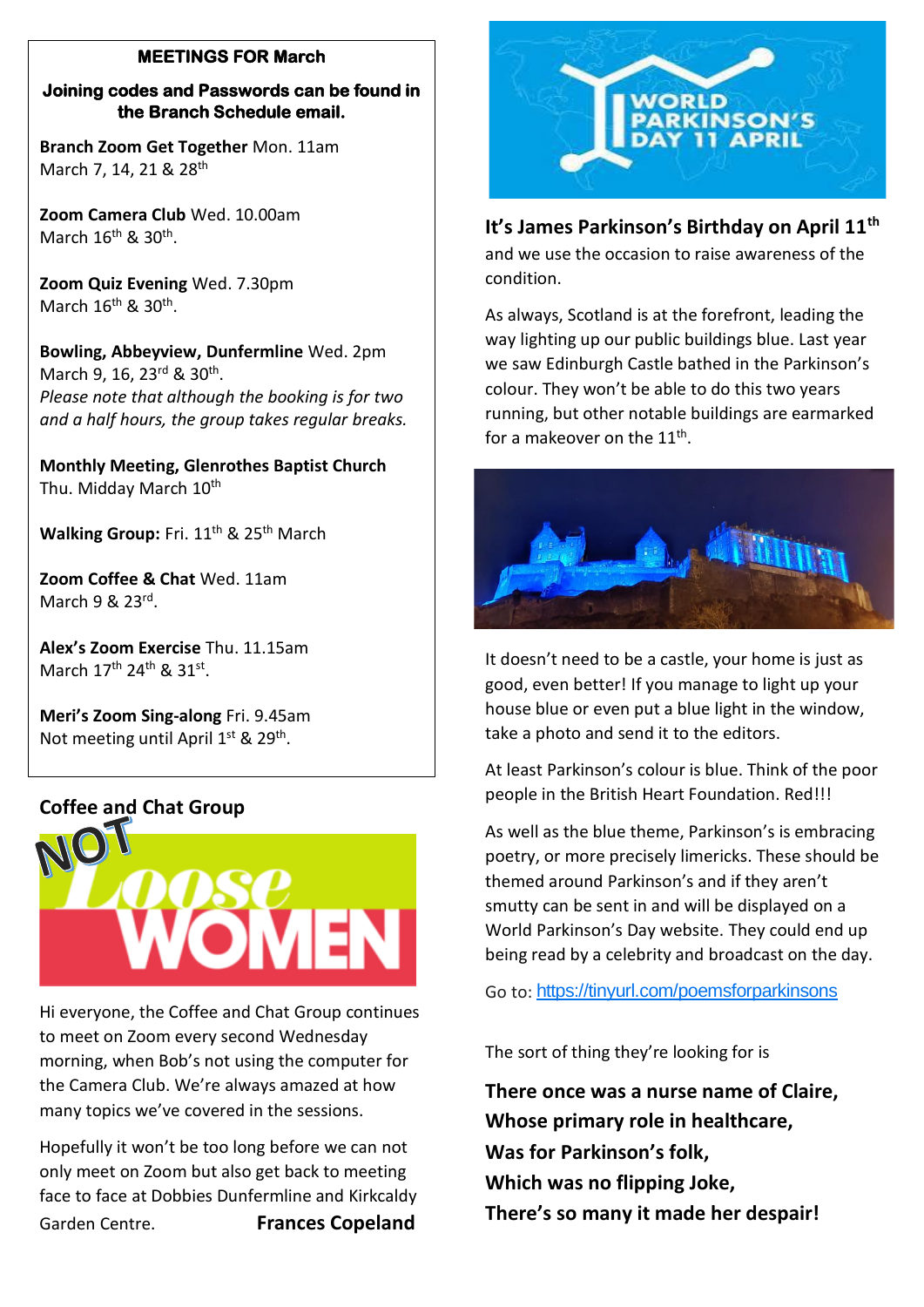### **Sinemet packaging is changing, but the medication remains the same.**

On 3 June 2021, MSD, who manufacture and distribute the Parkinson's drug Sinemet, formed a new spin-off company called Organon Pharma (UK) Limited.

The company will change the packaging for Sinemet products to reflect this new company name and you could start to see changes from February 2022.

Sinemet CR 50mg/200mg packaging will change colour and also the carton will show the name Organon, rather than MSD.

#### Have the tablets changed?

Organon has confirmed there will be no changes to the ingredients or the look of any Sinemet tablets.

#### What happens if the medication doesn't work?

If you experience any reactions to your medication, please report them to your Parkinson's nurse.

#### **Parkinson's UK First Steps Programme**

It was good to hear that the **FIRST STEPS PROGRAMME**, which is an online programme for people recently diagnosed with Parkinson's and their family, friends an carers, has started to run again and you can book your place by going onto the website

[https://www.parkinsons.org.uk/information-and](https://www.parkinsons.org.uk/information-and-support/first-steps-programme)[support/first-steps-programme](https://www.parkinsons.org.uk/information-and-support/first-steps-programme)

The programme is for you if:

- You are looking for ways to make sense of your diagnosis
- You don't know what information and support is available to you
- You feel ready to meet other people who have also been diagnosed with Parkinson's.

You will take part from the comfort of your own home, joining a small group of 8 to 10 other people. You will be able to ask questions share experiences and connect with people who are at a similar stage in their Parkinson's journey.

There are 3 sessions in each group, with a 4-week gap between session 2 and 3, so please make sure you can commit to the 3 dates in the group before booking a place. Please sign up for one group only.